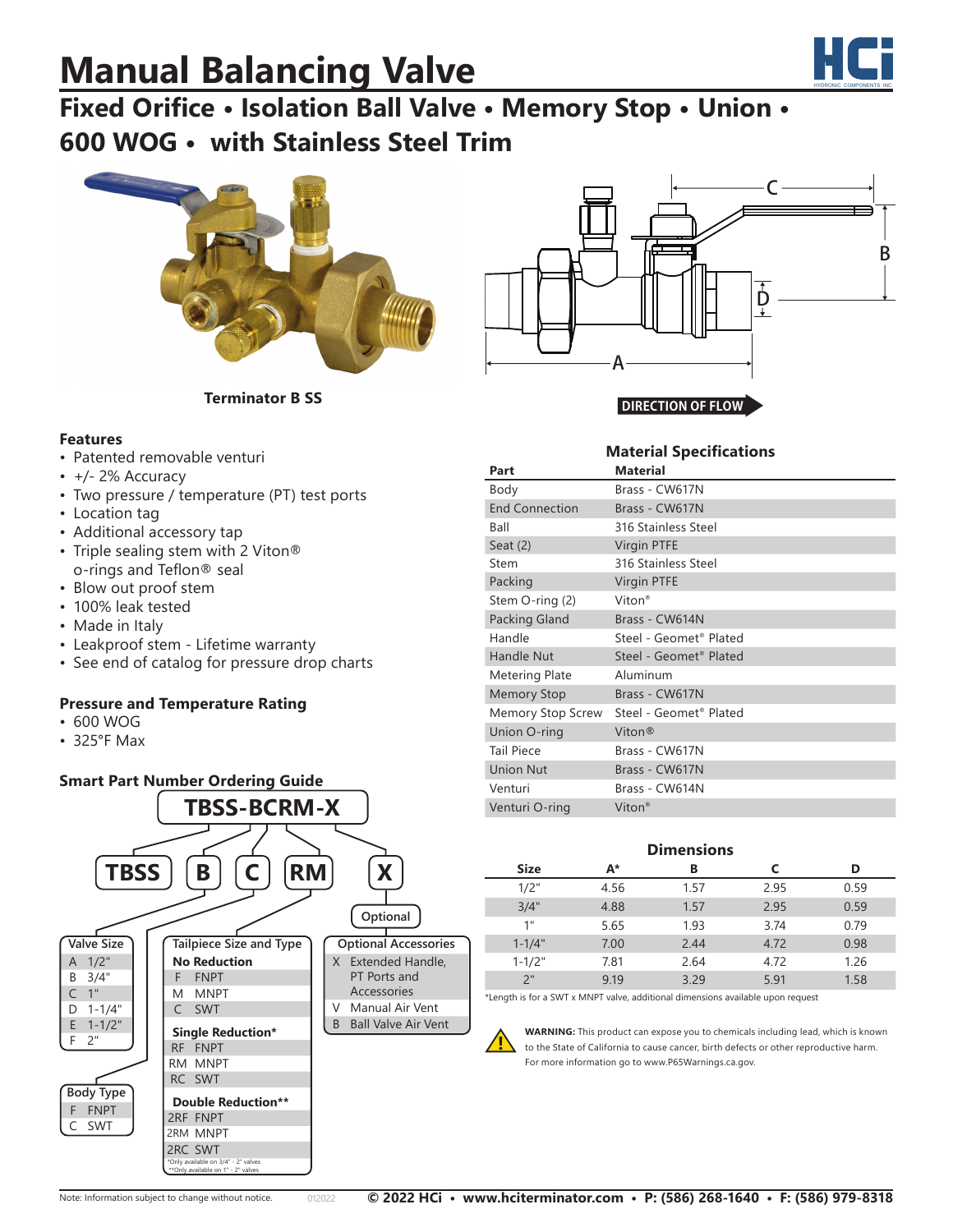### **Pressure Drop Chart PARAIRE Drop Chart**

# **Terminator B (1/2" - 1") Terminator B (1/2"- 3/4")**



HYDRONIC COMPONENTS INC

HC